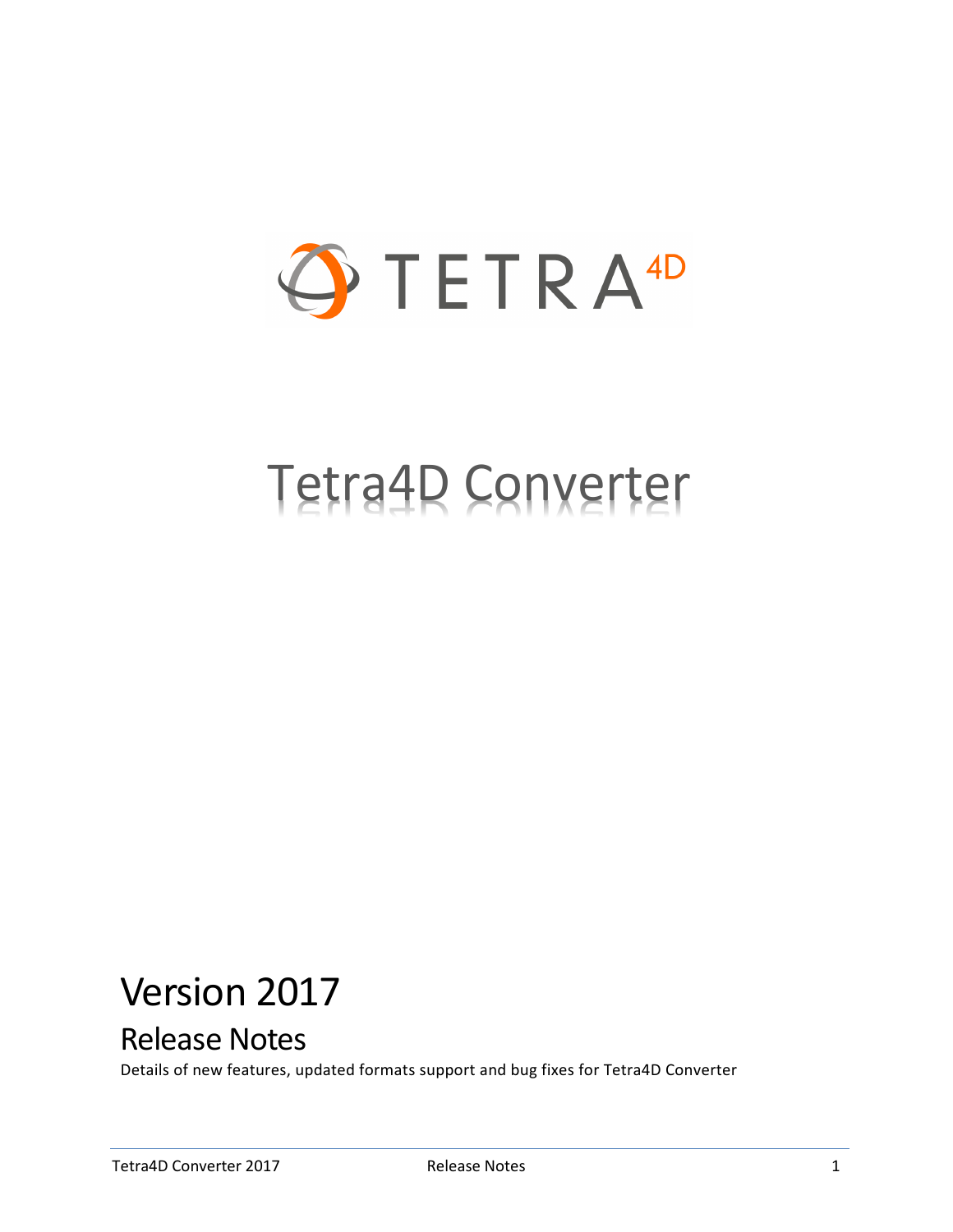# **Table of Contents**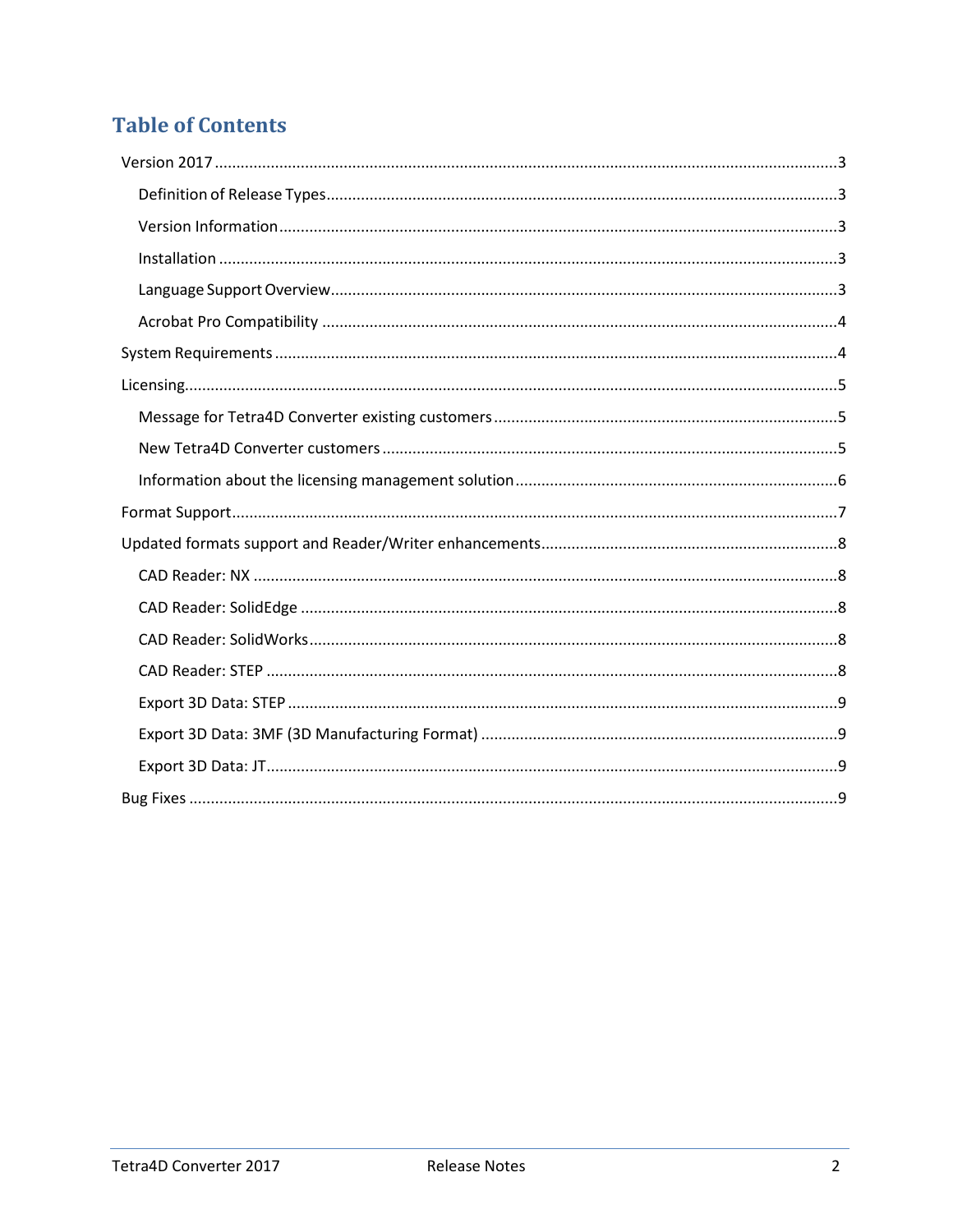# <span id="page-2-0"></span>**Version 2017**

#### <span id="page-2-1"></span>**Definition of Release Types**

We define each release type as follows:

- **Major release**: A major release associated with an incremented release number (e.g. 4or 5) and an approximate 12 month product cycle.
- **Minor release**: An update betweenmajorreleasesthat may include support for new file formats, new versions of currently supported formats, and bug fixes. These updates are Service Pack (SP), and are defined with an additional incremented number put aside the major release information (e.g. 2017.1 for the first Service pack of release 2017)
- **Out of cycle patch**: An unscheduled update. These contain few functional updates with the intention to limit impact.

#### <span id="page-2-2"></span>**Version Information**

| <b>Item</b>       | <b>Version Number</b> |  |
|-------------------|-----------------------|--|
| Tetra4D Converter | 2017.0.x              |  |

Notice that the third number is used to differentiate builds of the software, and may not be continuous.

#### <span id="page-2-3"></span>**Installation**

This version can be installed over any prior installation of Tetra4D Converter. For more installation information, please refer to the [Tetra4D Converter Installation Guide](http://www.tetra4d.com/documentation/) or visit our [support page.](http://www.tetra4d.com/support/)

#### <span id="page-2-4"></span>**Language Support Overview**

Tetra4D Converter provides support for multiple languages as noted in the table below. However, the language used is controlled by the local Adobe Acrobat® installation. If there is a Tetra4D Converter language option that matches the Acrobat installation, then that language is used; if not, Tetra4D Converter defaults to English.

Tier 1 and Tier 2 are as defined by Adobe Systems.

| <b>Tier</b> | <b>Tetra4D Converter Supported Languages</b>   |
|-------------|------------------------------------------------|
| Tier 1      | English, French, German, Japanese              |
| l Tier 2    | Brazilian Portuguese, Italian, Korean, Spanish |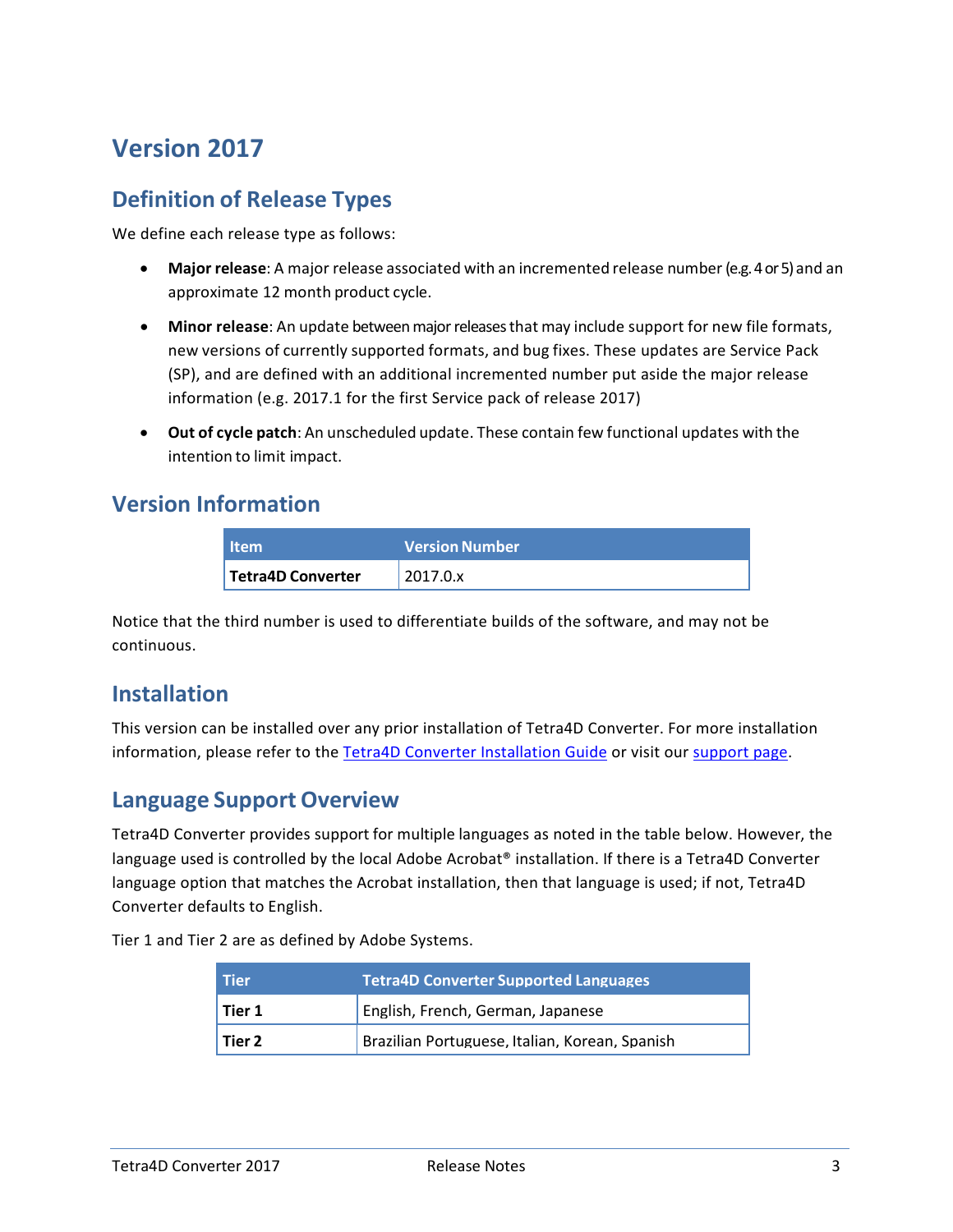#### <span id="page-3-0"></span>**Acrobat Pro Compatibility**

The Tetra4D Converter is a plug-in for Adobe Acrobat Pro. The following table provides information about tested version compatibility. Note that older versions of Tetra4D Converter may work with newer Acrobat Pro releases, even if compatibility is not explicitly mentioned here.

| Tetra4D<br><b>Converter</b> | <b>Compatible Acrobat Pro X/XI/DC Versions</b> |                                                                               |  |  |  |
|-----------------------------|------------------------------------------------|-------------------------------------------------------------------------------|--|--|--|
| 2017                        | Acrobat DC: 2015.000.00000                     | - to 2015.006.30244 (Classic track)<br>- to 2015.020.20042 (Continuous track) |  |  |  |
|                             | Acrobat 11.0.0 to 11.0.18                      |                                                                               |  |  |  |

# <span id="page-3-1"></span>**System Requirements**

Please refer to the [Tetra4D Converter Installation Guide](http://www.tetra4d.com/documentation/) to access to the system requirements.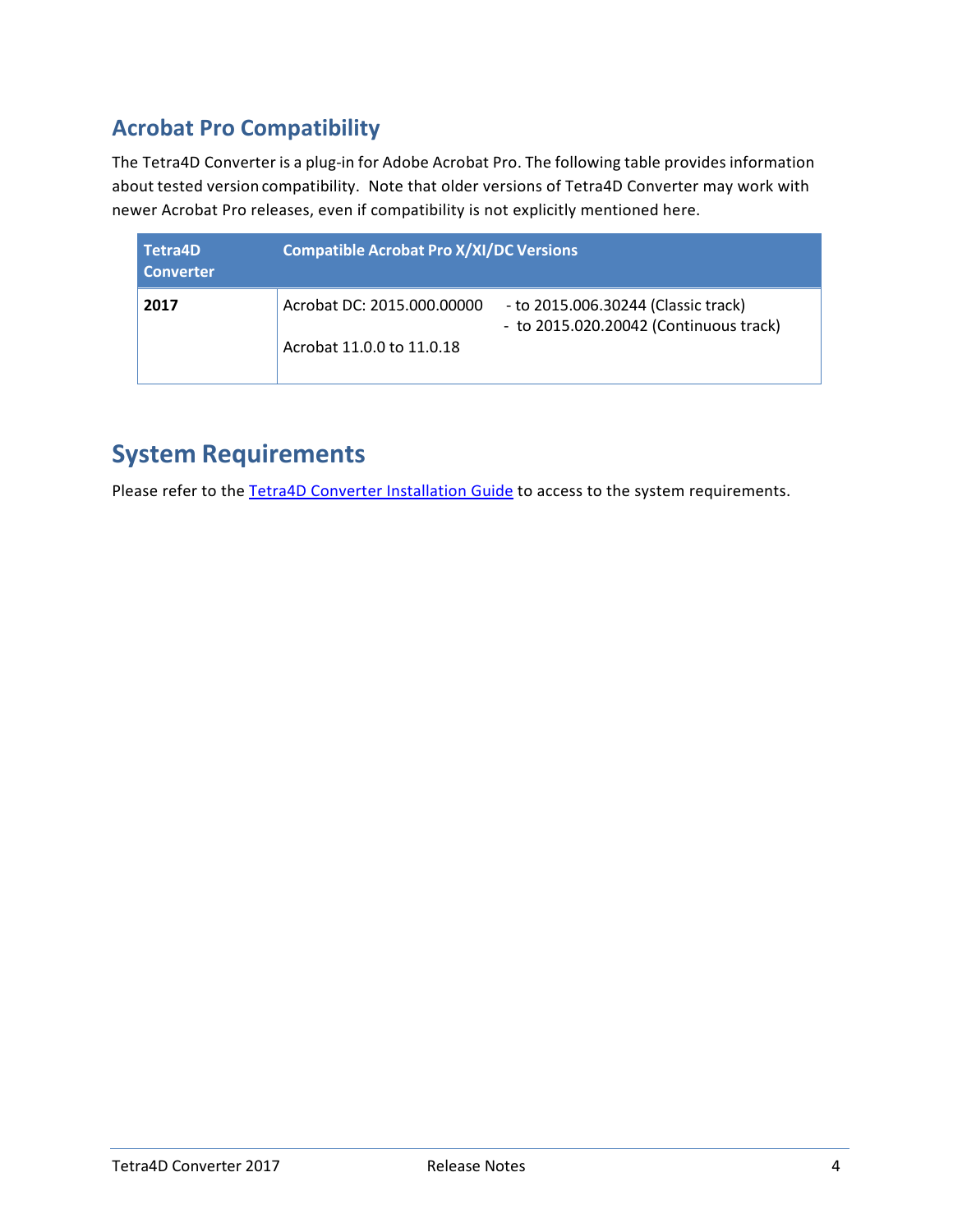# <span id="page-4-0"></span>**Licensing**

#### <span id="page-4-1"></span>**Message for Tetra4D Converter existing customers**

Since version 5.1, **Tetra4D Converter** comes with a new license management solution.

**Tetra4D Converter 2017** is a major release, and requires a new license.

Even if you already installed and licensed the version 5.1 or 2016, you will need to change your license and activate the seats when **Tetra4D Converter 2017** is installed.

Notice that if you are under regular maintenance, you should automatically receive information to retrieve your serial number for **Tetra4D Converter 2017,** in an email from tetra4d.com.

Please carefully read the [Tetra4D Converter Installation Guide](http://www.tetra4d.com/documentation/) for explanations on how to activate your licenses.

#### <span id="page-4-2"></span>**New Tetra4D Converter customers**

You should automatically receive information to retrieve your serial number for **Tetra4D Converter 2017,** in an email from tetra4d.com.

Please carefully read the [Tetra4D Converter Installation Guide](http://www.tetra4d.com/documentation/) for explanations on how to activate your licenses.

Note that the Tetra4D Converter will run in trial mode for 28 days after installation, providing you with an opportunity to use the product temporarily without a serial number.

You will have full functionality of the software during the trial period. If you experience any problem during the installation and activation process, please contact support by visiting our [support page.](http://www.tetra4d.com/support/)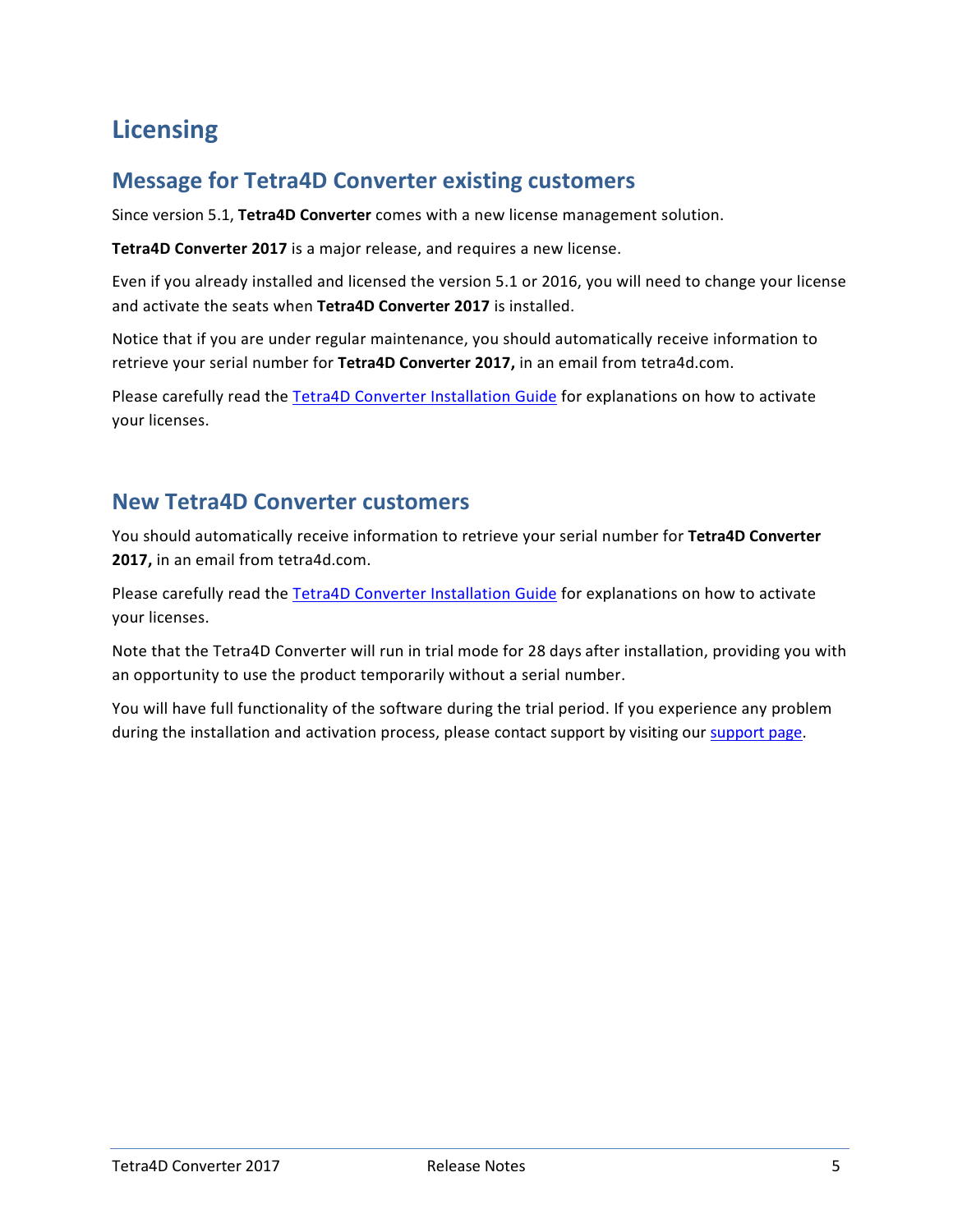#### <span id="page-5-0"></span>**Information about the licensing management solution**

The licensing management solution for **Tetra4D Converter 2017** offer flexibility and autonomy to customers to manage their licenses:

- Licensing the Tetra4D Converter can be done directly by customers, without requiring customers to contact Tetra4D support.
- Online and offline activations are supported
	- $\circ$  Online activation requires a few actions and is fully performed within the product (no support request, no email communication)
	- $\circ$  In case of offline activation, information to activate the seat has to be communicated through email
- Activation / deactivation is enabled to make it possible to transfer a license from a computer to another one
	- $\circ$  Case where a computer is not anymore used and the license has to be transferred to another one
	- o The transfer can be performed directly by the customer

#### Remark:

- o The transfer of a license has to be occasional, and is allowed in case of:
	- o Computer crash
	- o Computer change

The Tetra4D support team is available to answer to any question and to help whenever needed. To receive assistance from the support team, please contact support by visiting our [support page.](http://www.tetra4d.com/support/)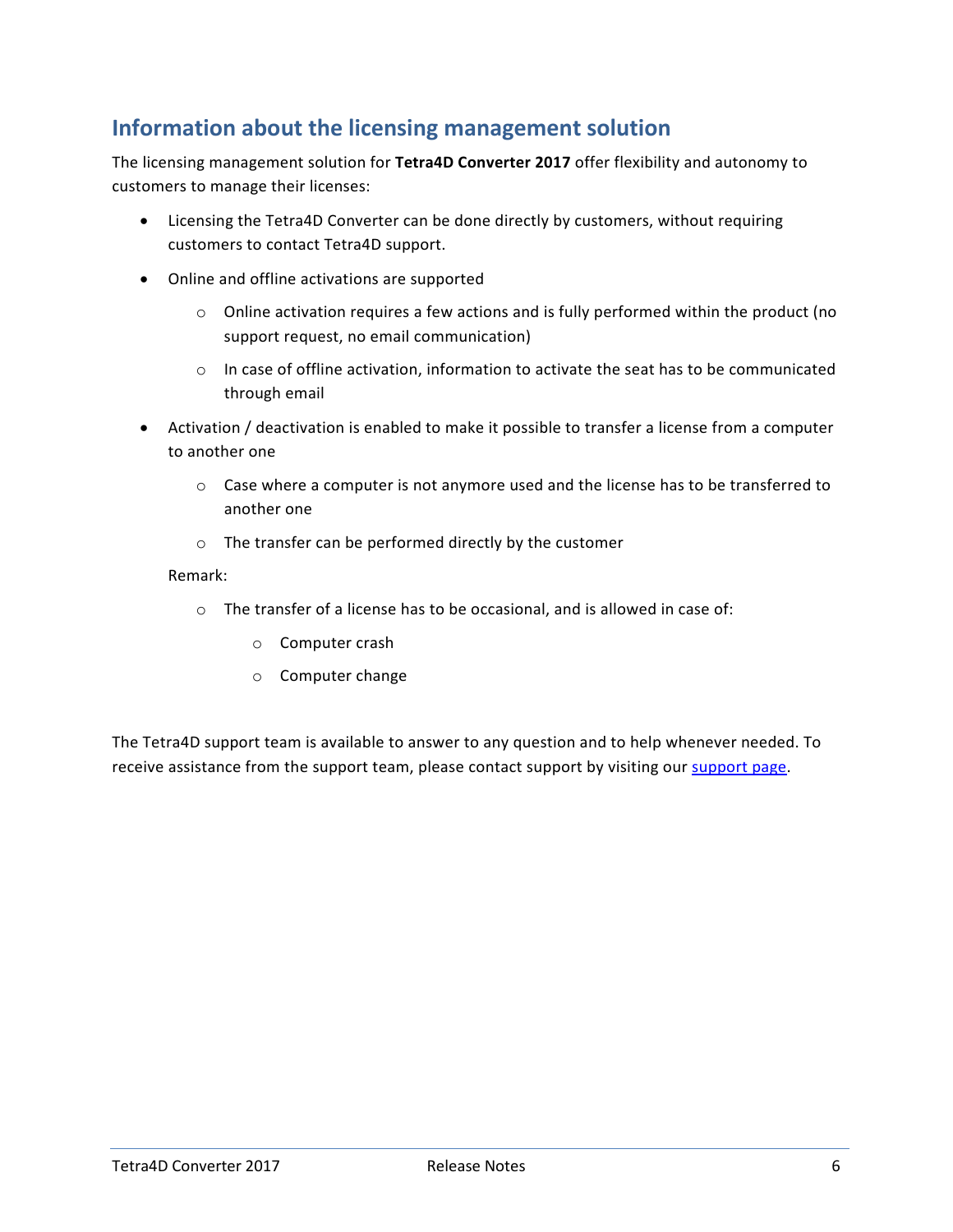# <span id="page-6-0"></span>**Format Support**

This release supports reading the following 3D file formats:

| <b>Format</b>                            | <b>Version</b>                      | <b>Extensions</b>                                 |  |
|------------------------------------------|-------------------------------------|---------------------------------------------------|--|
| <b>ACIS (SAT)</b>                        | Up to v23.0                         | SAT, SAB                                          |  |
| <b>Autodesk Inventor</b>                 | Up to 2017                          | IPT, IAM                                          |  |
| <b>CATIA V4</b>                          | Up to 4.2.5                         | MODEL, SESSION, DLV, EXP                          |  |
| <b>CATIA V5</b>                          | R4 to V5-6R2016                     | CATDrawing, CATPart,<br>CATProduct, CATShape, CGR |  |
| <b>CATIA V6</b>                          | 2011 to 2013                        | 3DXML                                             |  |
| I-deas                                   | Up to 13.x (NX 5), NX I-deas 6      | MF1, ARC, UNV, PKG                                |  |
| <b>IGES</b>                              | 5.1, 5.2, 5.3                       | IGS, IGES                                         |  |
| <b>Industry Foundation Classes (IFC)</b> | IFC2x Editions 2, 3 and 4           | IFC, IFCZIP                                       |  |
| JT                                       | Up to version 10.0                  | JT                                                |  |
| Parasolid (X_T)                          | Up to v27.0                         | X_B, X_T, XMT, XMT_TXT                            |  |
| <b>PRC</b>                               | <b>All Versions</b>                 | <b>PRC</b>                                        |  |
| <b>PTC Creo</b>                          | Elements/Pro 5.0<br>Parametric 3.0  | ASM, NEU, PRT, XAS, XPR                           |  |
| <b>PTC Pro/Engineer</b>                  | Up to Wildfire 5                    | ASM, NEU, PRT, XAS, XPR                           |  |
| Rhino                                    | 4, 5                                | 3DM                                               |  |
| <b>Siemens PLM Software NX</b>           | Unigraphics V11.0 to NX 11          | <b>PRT</b>                                        |  |
| <b>Solid Edge</b>                        | $V19 - 20$ , $ST - ST9$             | ASM, PAR, PWD, PSM                                |  |
| <b>SolidWorks</b>                        | Up to 2017                          | SLDASM, SLDPRT                                    |  |
| <b>STEP</b>                              | AP 203 E1/E2, AP 214, AP 242        | STP, STEP, STP.Z                                  |  |
| <b>Stereo Lithography (STL)</b>          | <b>All Versions</b>                 | <b>STL</b>                                        |  |
| Universal 3D (U3D)                       | ECMA-363 ( $1st$ to $3rd$ editions) | U3D                                               |  |
| <b>VDA-FS</b>                            | Version 1.0 and 2.0                 | <b>VDA</b>                                        |  |
| <b>VRML</b>                              | V1.0 and V2.0                       | WRL, VRML                                         |  |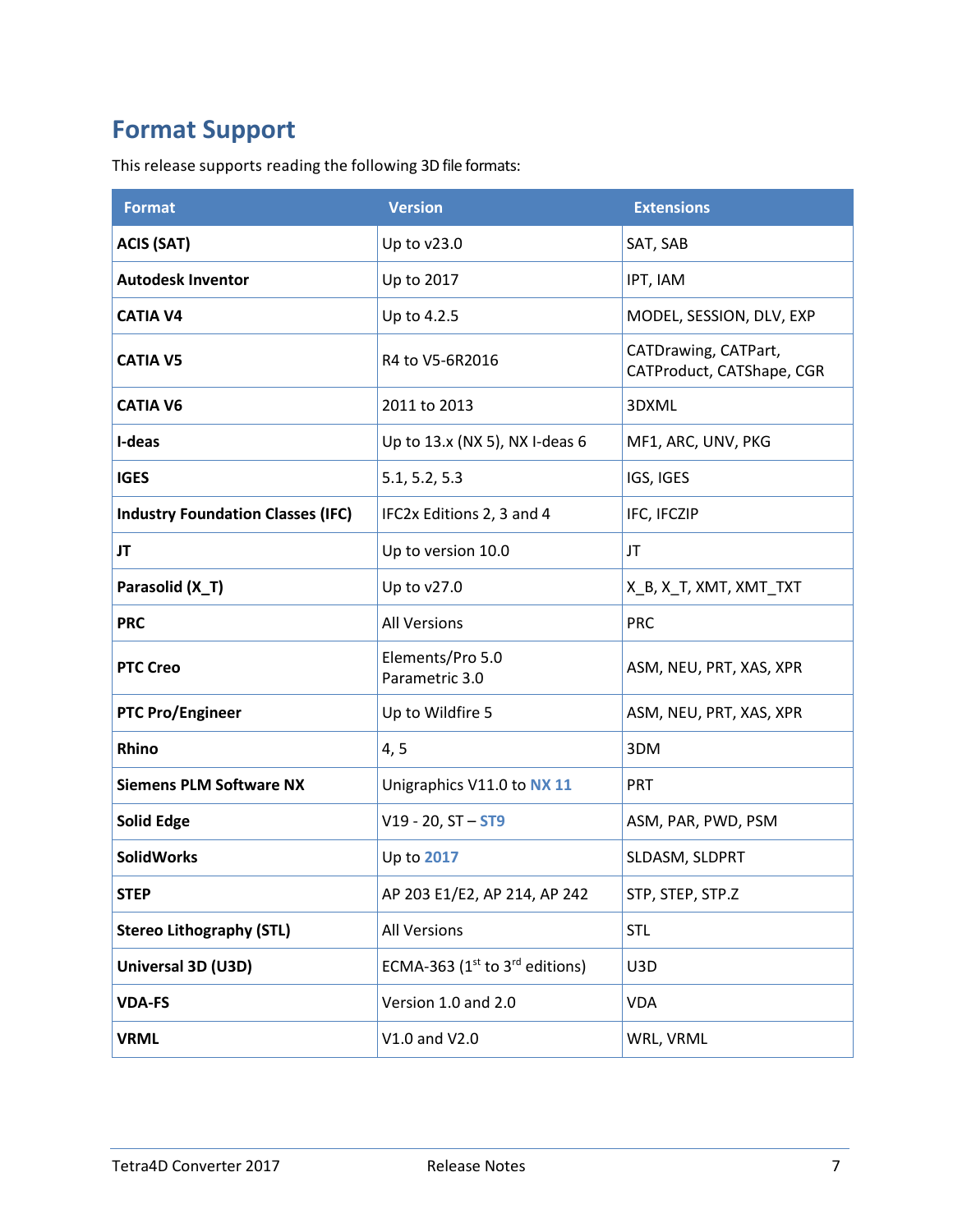### <span id="page-7-0"></span>**Updated formats support and Reader/Writer enhancements**

This section presents the CAD Readers and Writers with related enhancements for the 2017 Tetra4D Converter release.

#### <span id="page-7-1"></span>**CAD Reader: NX**

• **Support for NX 11**

#### <span id="page-7-2"></span>**CAD Reader: SolidEdge**

• **Support for SolidEdge ST9**

#### <span id="page-7-3"></span>**CAD Reader: SolidWorks**

• **Support for SolidWorks 2017**

#### <span id="page-7-4"></span>**CAD Reader: STEP**

The STEP reader has been enhanced in order to support the validation properties (STEP AP 242 standard).

The validation properties are meant to give the ability to validate a CAD data translation process (Conversion of a CAD file from one CAD system into a different CAD system, using STEP as intermediate format).

This new feature makes it possible to:

- Read the valuation properties that are present in an existing STEP file and expose them in the LOG file and in the data tree,
- Optionally, compute validation properties once the STEP file has been converted into 3D PDF, and generate a report that shows the results of the comparison between the read and the computed validation properties.

| geometric validation property/bounding box corner point_X<br>geometric validation property/bounding box corner point_Y<br>geometric validation property/bounding box corner point Z | 110<br>320<br>805                                  | -------------------------------<br>PRODUCT:LandingGearMainCylinder<br>------------------------------<br><b>PART LEVEL</b> |                                                         |                                                         |                            |
|-------------------------------------------------------------------------------------------------------------------------------------------------------------------------------------|----------------------------------------------------|---------------------------------------------------------------------------------------------------------------------------|---------------------------------------------------------|---------------------------------------------------------|----------------------------|
| geometric validation property/centre point X                                                                                                                                        | $-0.413513$                                        |                                                                                                                           | <b>READ</b>                                             | <b>COMPUTED</b>                                         | <b>STATUS</b>              |
| geometric validation property/centre point_Y                                                                                                                                        | $-0.105117$<br>VOLUME(mm3)<br>450,102<br>AREA(mm2) |                                                                                                                           | 6410936.86<br>816037.87<br>$-0.41$<br>$-0.11$<br>450.10 | 6410909.93<br>816039.55<br>$-0.41$<br>$-0.11$<br>450.10 | OK<br>OK<br>OK<br>OK<br>OK |
| geometric validation property/centre point Z                                                                                                                                        |                                                    |                                                                                                                           |                                                         |                                                         |                            |
| geometric validation property/surface area measure<br>geometric validation property/volume measure                                                                                  | 816038                                             | X CENTROID(mm)<br>Y CENTROID(mm)<br>Z CENTROID(mm)                                                                        |                                                         |                                                         |                            |
|                                                                                                                                                                                     | $6.41094e+006$                                     |                                                                                                                           |                                                         |                                                         |                            |

*Read validation properties Comparison report*